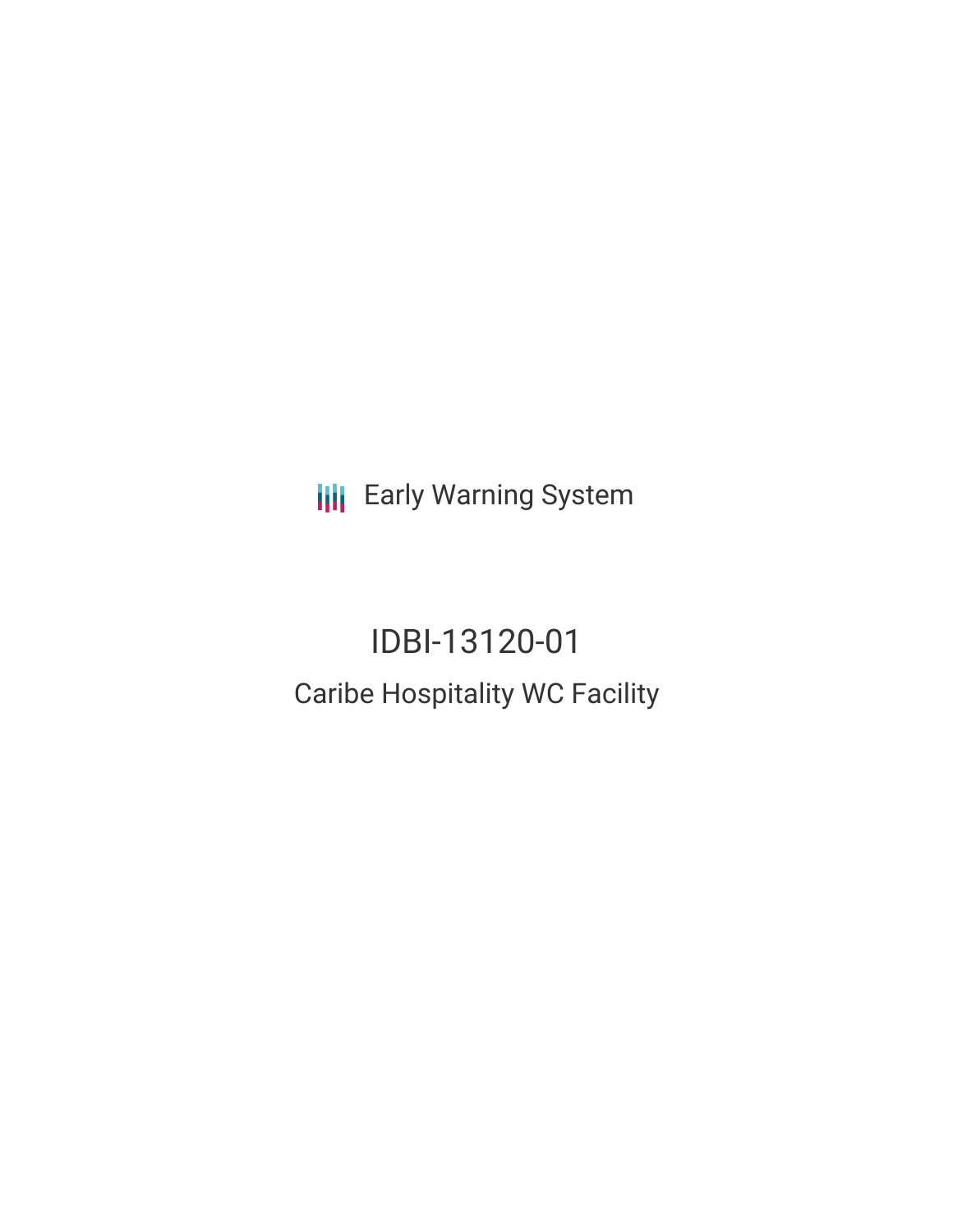

## **Quick Facts**

| <b>Countries</b>               | Costa Rica                       |
|--------------------------------|----------------------------------|
| <b>Financial Institutions</b>  | IDB Invest (IDBI)                |
| <b>Status</b>                  | Proposed                         |
| <b>Bank Risk Rating</b>        | C                                |
| <b>Voting Date</b>             | 2020-06-10                       |
| <b>Borrower</b>                | Caribe Hospitality S.A. ("CHSA") |
| <b>Sectors</b>                 | Industry and Trade               |
| <b>Investment Type(s)</b>      | Loan                             |
| <b>Investment Amount (USD)</b> | $$5.00$ million                  |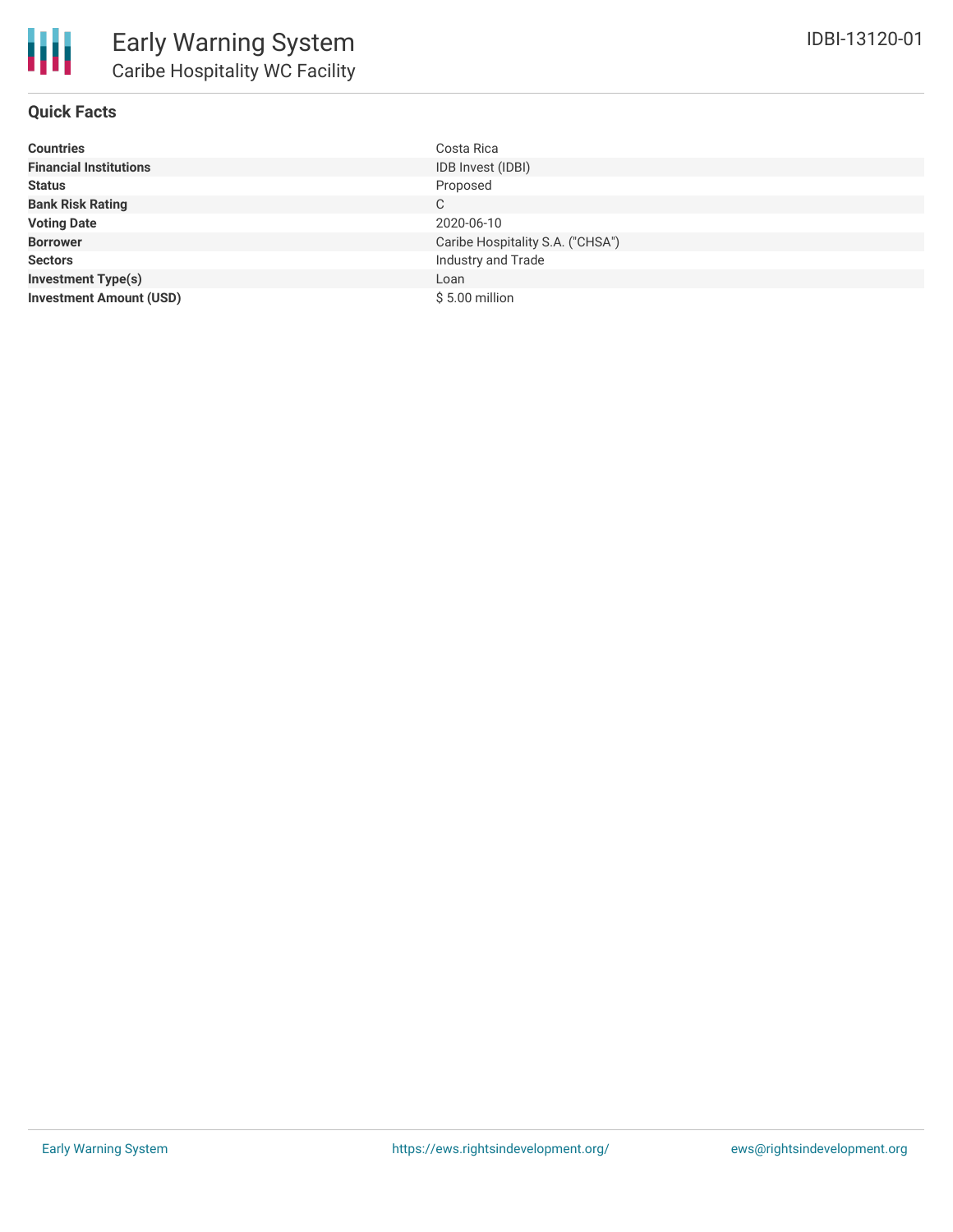

# **Project Description**

According to the bank: "due to the impact of the COVID-19 pandemic, Caribe Hospitality S.A. (hereinafter "CHSA" or "the Company") requires a loan from IDB Invest to finance its portfolio companies' working capital requirements (hereinafter the "Project" or the "Facilities"). The proposed loan will be for a maximum of USD 5.0 million and will be structured as a senior secured loan with a five-year term."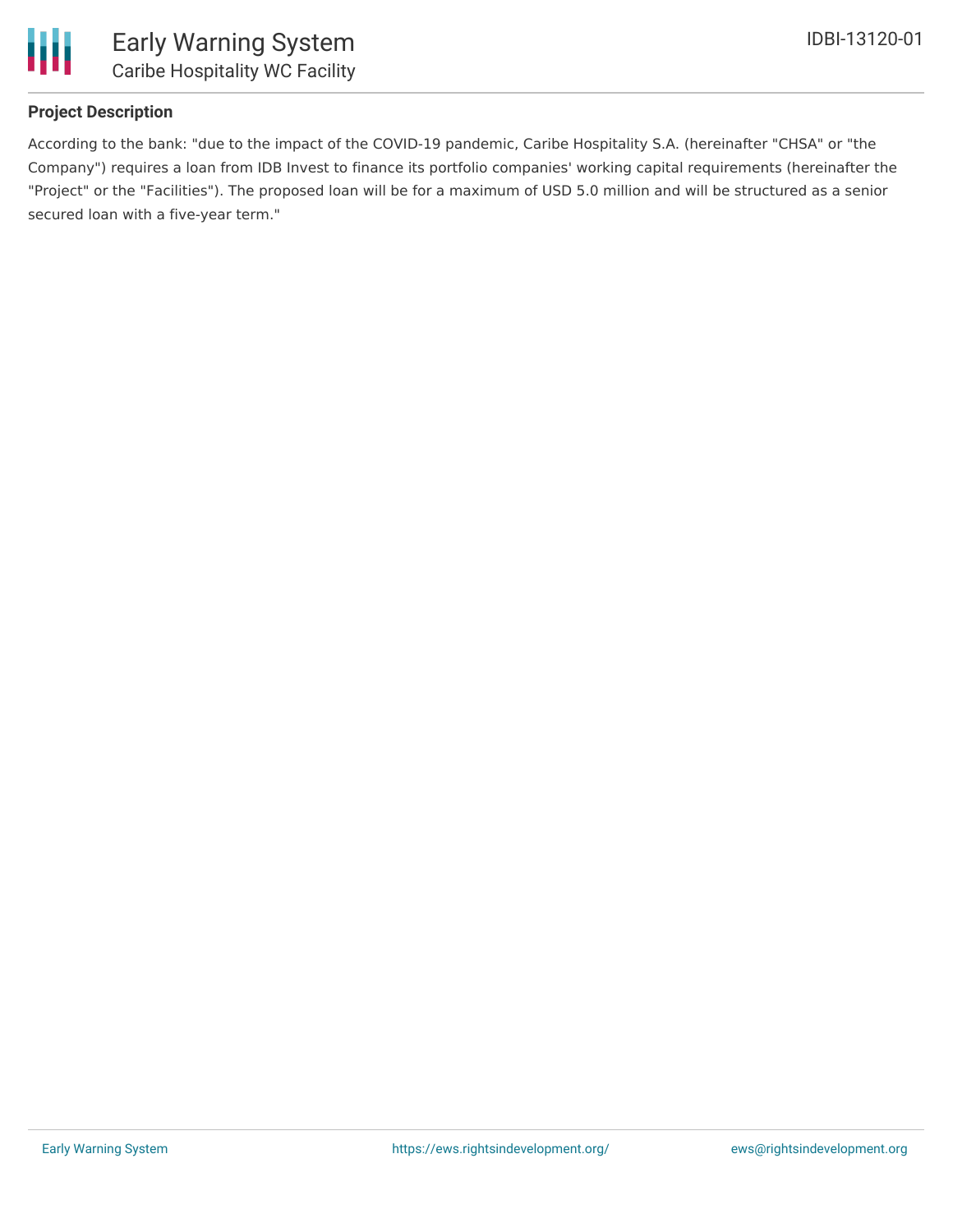## **Investment Description**

• IDB Invest (IDBI)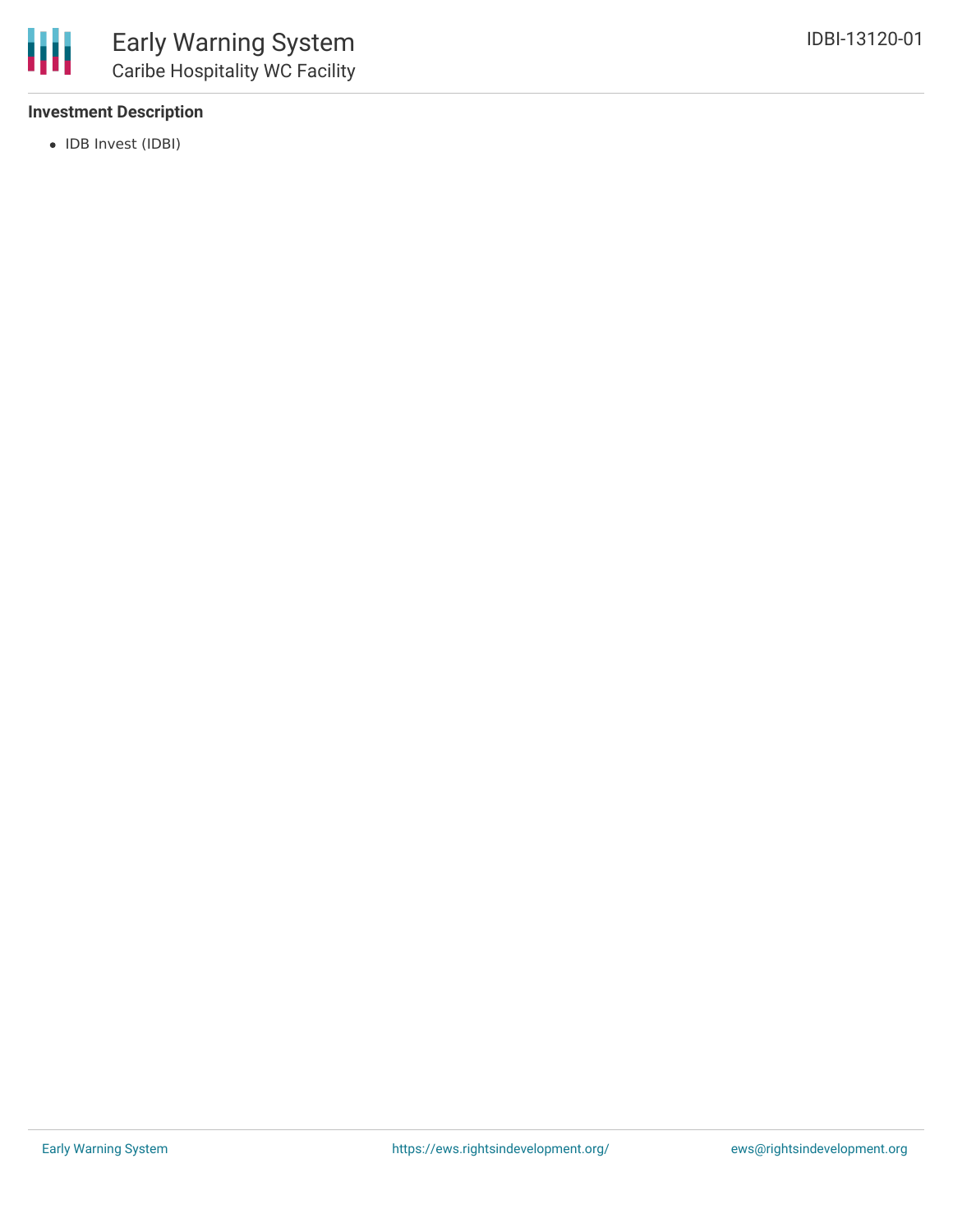| <b>Private Actor 1</b> | <b>Private Actor</b><br>1 Role | <b>Private Actor</b><br>1 Sector | <b>Relation</b>          | <b>Private Actor 2</b> | <b>Private Actor</b><br>2 Role | <b>Private Actor</b><br>2 Sector |
|------------------------|--------------------------------|----------------------------------|--------------------------|------------------------|--------------------------------|----------------------------------|
| -                      | -                              |                                  | $\overline{\phantom{a}}$ | Caribe Hospitality SA  | Client                         | $\overline{\phantom{a}}$         |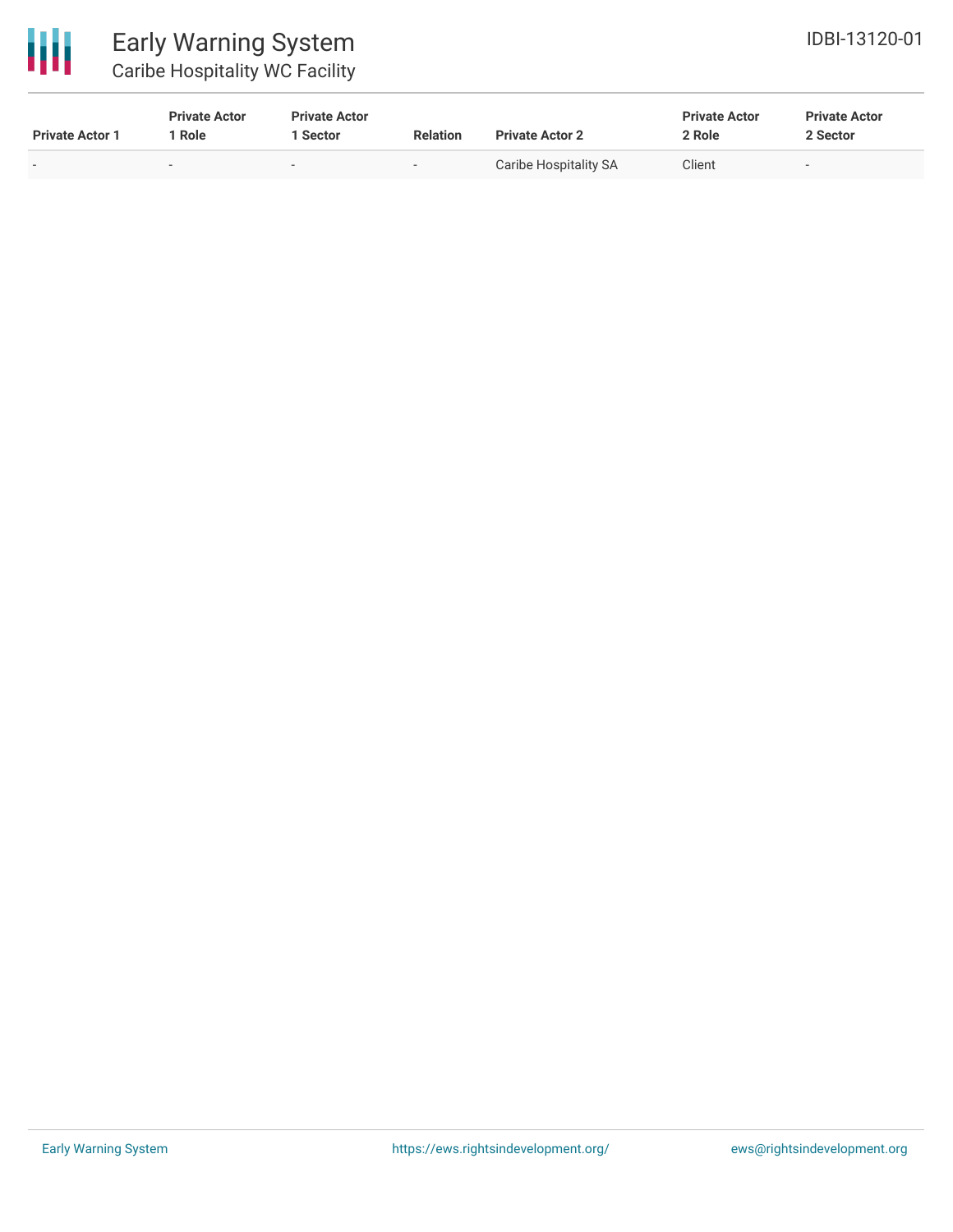

### **Contact Information**

Bernabe Lopez Head of Development (+506) 2228-3478

blopez@caribehospitality.com

#### ACCOUNTABILITY MECHANISM OF IADB

The Independent Consultation and Investigation Mechanism (MICI) is the independent complaint mechanism and fact-finding body for people who have been or are likely to be adversely affected by an Inter-American Development Bank (IDB) or Inter-American Investment Corporation (IIC)-funded project. If you submit a complaint to MICI, they may assist you in addressing the problems you raised through a dispute-resolution process with those implementing the project and/or through an investigation to assess whether the IDB or IIC is following its own policies for preventing or mitigating harm to people or the environment. You can submit a complaint by sending an email to MICI@iadb.org. You can learn more about the MICI and how to file a complaint at http://www.iadb.org/en/mici/mici,1752.html (in English) or http://www.iadb.org/es/mici/mici,1752.html (Spanish).